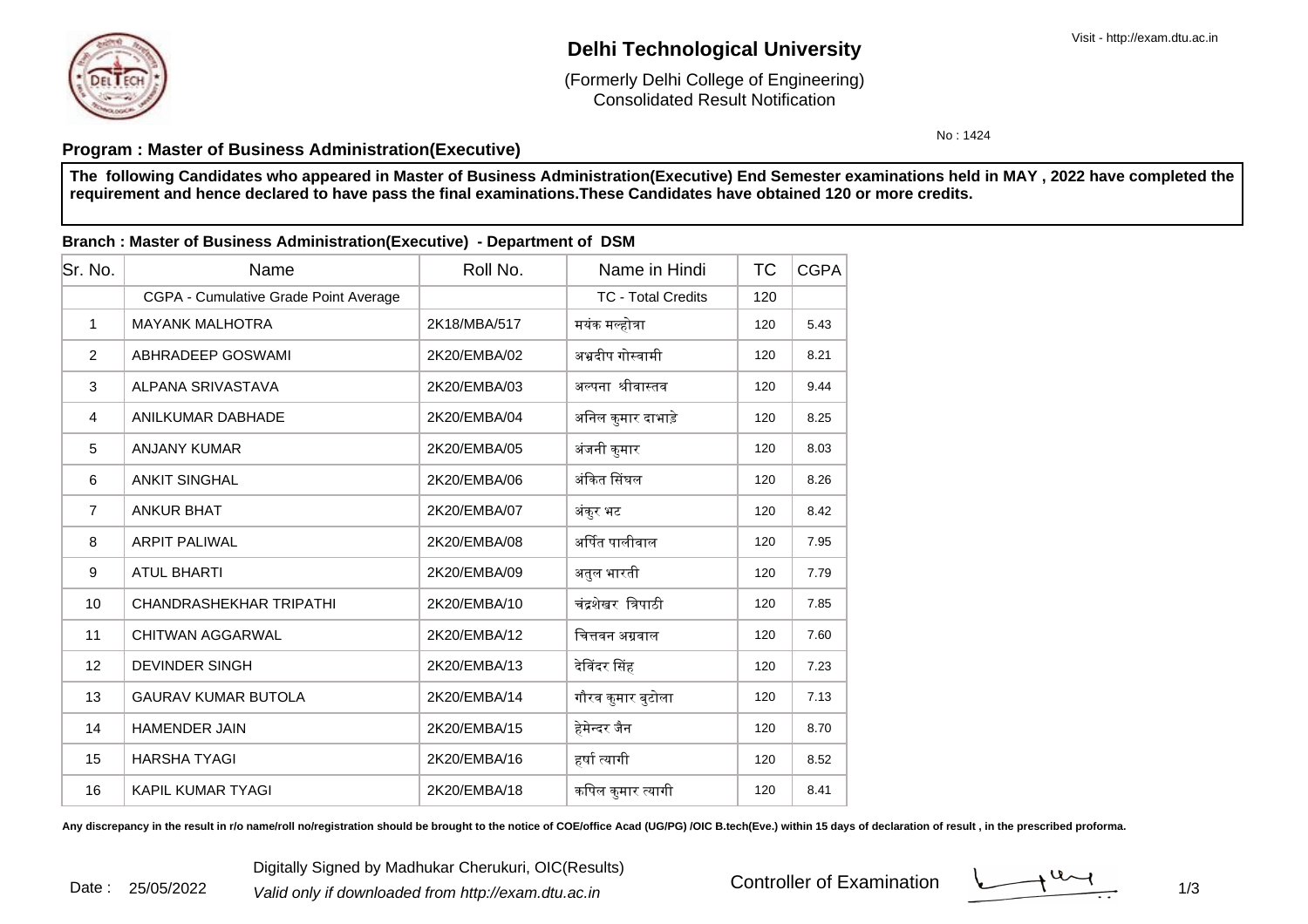Date : 25/05/2022

# **Delhi Technological University**

Consolidated Result Notification(Formerly Delhi College of Engineering)

No : 1424

## **Program : Master of Business Administration(Executive)**

**The following Candidates who appeared in Master of Business Administration(Executive) End Semester examinations held in MAY , 2022 have completed therequirement and hence declared to have pass the final examinations.These Candidates have obtained 120 or more credits.**

### **Branch : Master of Business Administration(Executive) - Department of DSM**

| Sr. No. | Name                                  | Roll No.     | Name in Hindi             | <b>TC</b> | <b>CGPA</b> |
|---------|---------------------------------------|--------------|---------------------------|-----------|-------------|
|         | CGPA - Cumulative Grade Point Average |              | <b>TC - Total Credits</b> | 120       |             |
| 17      | <b>KARTIK CHHABRA</b>                 | 2K20/EMBA/19 | कार्तिक छाबडा             | 120       | 7.93        |
| 18      | <b>KRISHAN KUMAR</b>                  | 2K20/EMBA/20 | कृष्ण कुमार               | 120       | 7.62        |
| 19      | <b>KUNAL SETHI</b>                    | 2K20/EMBA/21 | कुणाल सेठी                | 120       | 8.47        |
| 20      | KUSHAGRA BHARDWAJ                     | 2K20/EMBA/22 | कुशाग्र भारद्वाज          | 120       | 8.12        |
| 21      | MADHURESH KUMAR JHA                   | 2K20/EMBA/23 | मधुरेश कुमार झा           | 120       | 8.72        |
| 22      | <b>MILIND SINGHAL</b>                 | 2K20/EMBA/24 | मिलिंद सिंघल              | 120       | 7.49        |
| 23      | <b>MOHIT KUMAR</b>                    | 2K20/EMBA/25 | मोहित कुमार               | 120       | 7.66        |
| 24      | <b>NITESH KUMAR</b>                   | 2K20/EMBA/26 | नितेश कुमार               | 120       | 8.26        |
| 25      | PANKAJ KUMAR                          | 2K20/EMBA/27 | पंकज कुमार                | 120       | 8.29        |
| 26      | PIYUSH RAJ GANDHI                     | 2K20/EMBA/28 | पियूष राज गाँधी           | 120       | 8.50        |
| 27      | PUSHP RANJAN MISHRA                   | 2K20/EMBA/29 | पुष्प रंजन मिश्रा         | 120       | 8.25        |
| 28      | <b>RISHU JAIN</b>                     | 2K20/EMBA/30 | रिशू जैन                  | 120       | 8.38        |
| 29      | <b>ROHIT RANJAN</b>                   | 2K20/EMBA/31 | रोहित रंजन                | 120       | 7.66        |
| 30      | <b>SHASHANK SINGH</b>                 | 2K20/EMBA/32 | शशांक सिंह                | 120       | 8.31        |
| 31      | <b>SHILPI SINGH</b>                   | 2K20/EMBA/33 | शिल्पी सिंह               | 120       | 7.00        |
| 32      | <b>TUSHAR GUPTA</b>                   | 2K20/EMBA/35 | तुषार गुप्ता              | 120       | 7.89        |

Any discrepancy in the result in r/o name/roll no/registration should be brought to the notice of COE/office Acad (UG/PG) /OIC B.tech(Eve.) within 15 days of declaration of result, in the prescribed proforma.

Digitally Signed by Madhukar Cherukuri, OIC(Results)<br><sup>2</sup> Valid only if downloaded from http://exam.dtu.ac.in Controller of Examination

Controller of Examination

 $\frac{1}{2}$  2/3